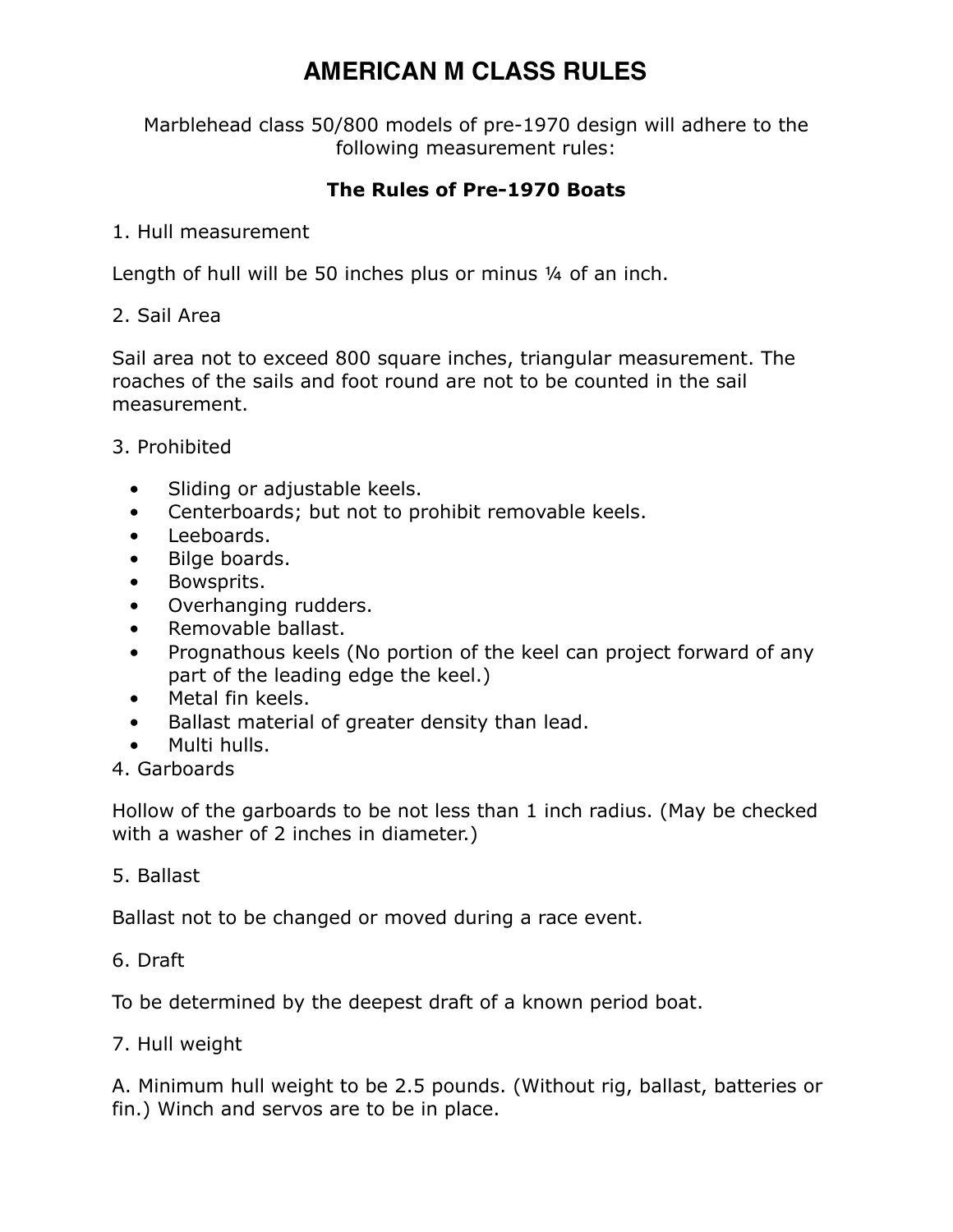B. Hull shape: No restrictions on L.W.L., beam, freeboard or tumblehome.

C. Models may carry a bow bumper of a resilient material restricted to ½ inch thickness.

8. Rig

A. Rig not restricted.

B. Height of jib stay attachment to the mast not to be higher than 80 percent of the measurement on the mast from the deck to the bottom of the headboard.

9. Mast and Spars

A. Height of the mast not limited.

B. Mast and booms will be no greater than ¾ of an inch in diameter or if flatsided no greater than 34 of an inch on a side.

C. Area of the mast or booms not counted in the sail area.

10. Sails

A. Sails may be single or multi-panel.

B. Sails to be made of woven material.

C. Roach of the mainsail not to exceed 2 inches, roach of jib not to exceed one inch.

D. Foot round of the main or jib not to exceed 1 inch.

E. Mainsail battens not to exceed 4 in number nor be longer than 4 inches.

F. Jib battens not to exceed 3 in number nor be longer than 2 inches.

G. Headboards not to exceed ¾ of an inch measure to the bottom.

H. Spinnakers are permitted but are not to be flown from higher than the jib stay at 80 percent measurement.

I. Spinnaker poles no longer than 15 inches.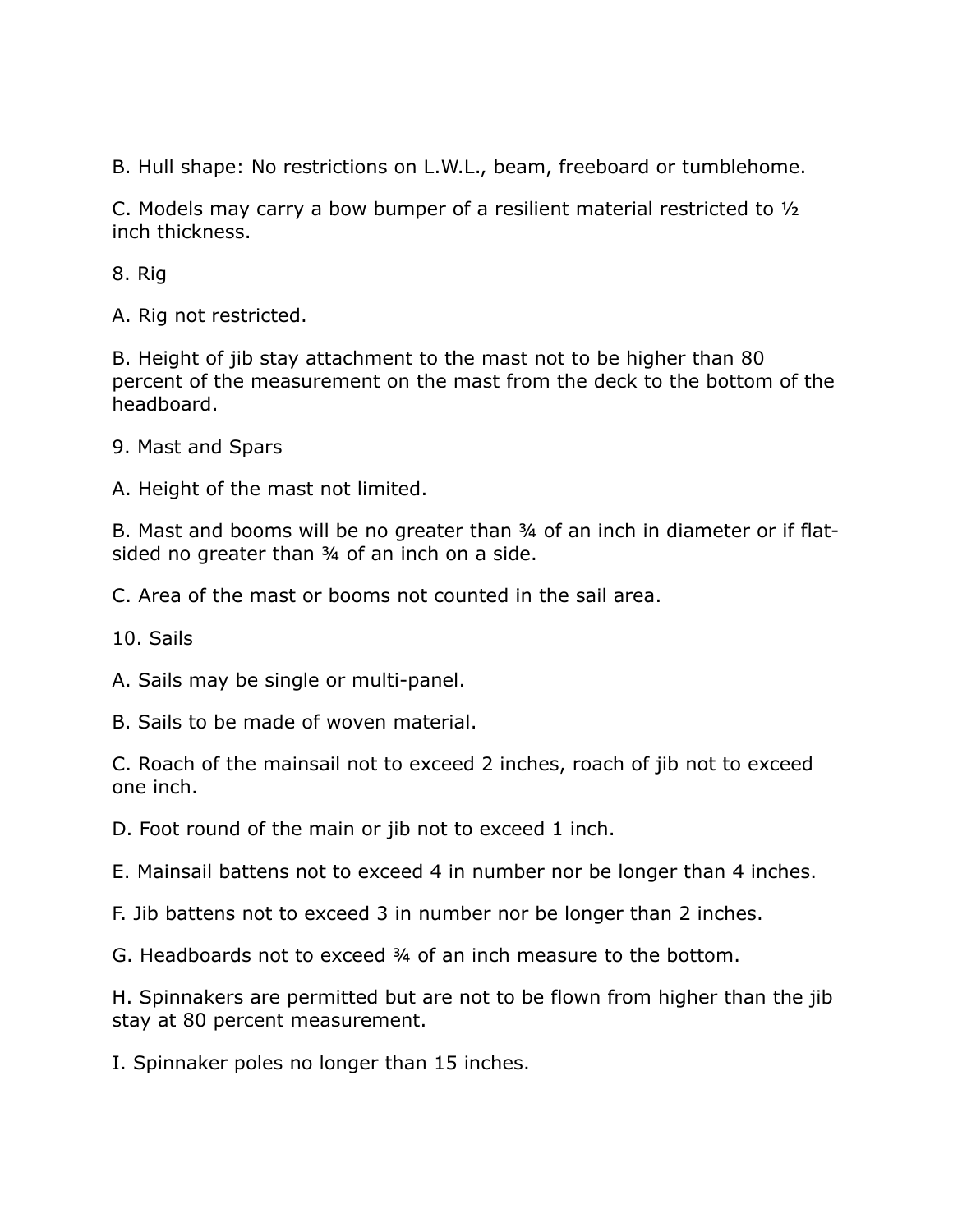Post-1970 "M" 50/800 models will follow early AMYA class rating rules with two stipulations not found in the early rules. Intent of these rules is to facilitate the consistency of the R/C sailboat models of similar size.

# **The rules of the 1970 boats**

1. Hull

A. Hull length to be 50 inches, plus or minus ¼ of an inch.

B. 1/2 inch resilient material bow bumper attached to the bow of model above the waterline.

C. Minimum weight of the hull shall be 2.5 pounds with the winch, servos and rudder installed. The rig, keel fin, ballast and batteries are not included in this weight.

D. Maximum depth of the keel from the bottom of the hull to the bottom of the ballast shall be 20.0 inches.

- 2. Prohibited
	- Moveable keels.
	- Centerboards.
	- Leeboards.
	- Bilge boards.
	- Bowsprits.
	- Overhanging rudders.
	- Outriggers.
	- Multi-hulls.
	- Moveable ballast.

3. No limits on L.W.L, beam, freeboard or tumblehome.

#### 4. Spars

The maximum dimension of spars if round, is to be ¾ of an inch in diameter. If spars are to be straight-sided, ¾ of an inch on a side.

### 5. Sails

A. Maximum sail area is to be 800 square inches.

B. Measurement of the mainsail is to be to the AMYA formula measured from the tack to the bottom of the headboard.